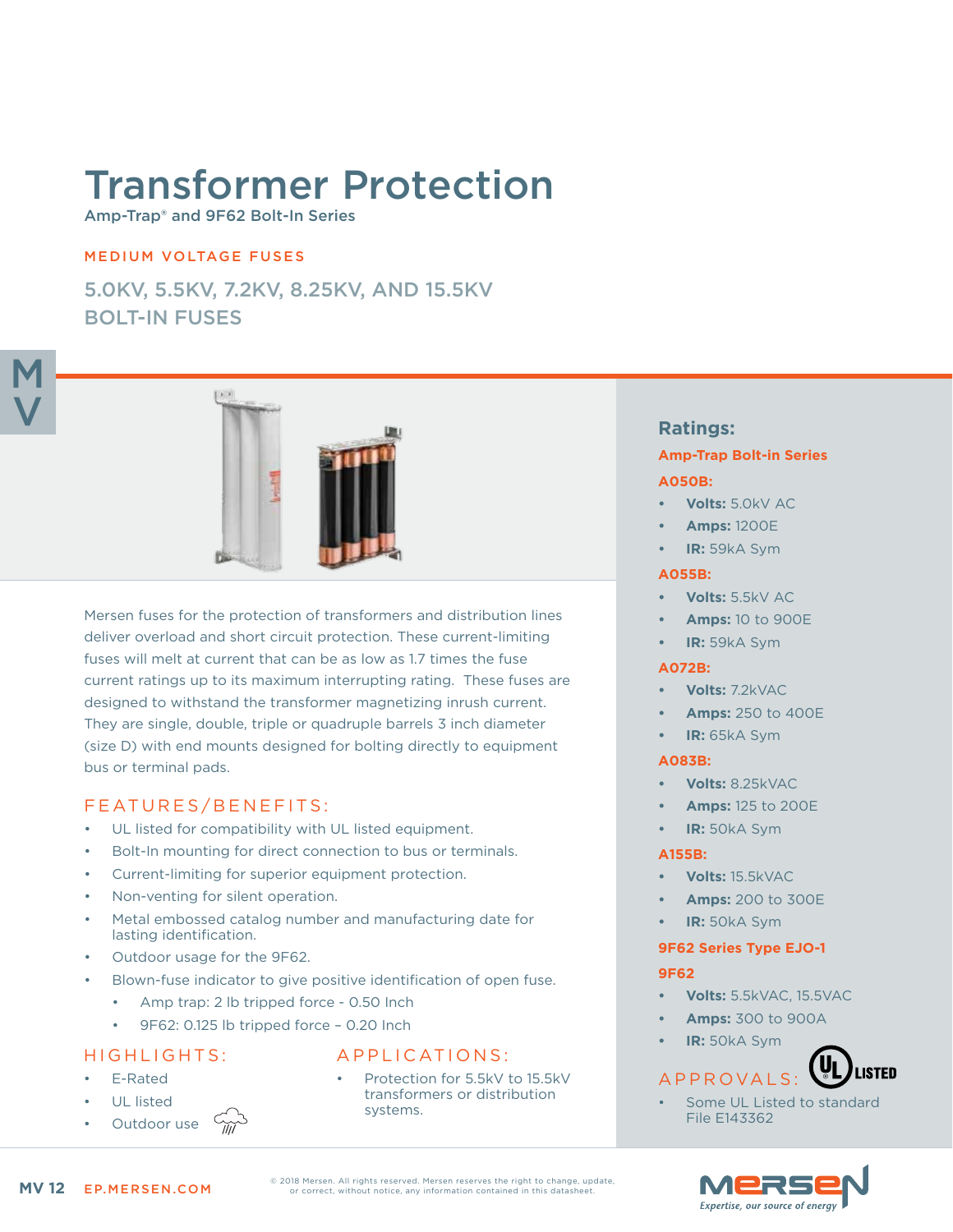# DEFINITIONS:

#### **General Purpose Current-Limiting Fuses** (Per IEEE Std C37.40-2003):

A general purpose current-limiting fuse is one that is capable of interrupting all currents from its rated interrupting current down to the current that causes melting of the fusible element(s) in one hour or more.

**E-Rating:** E-Rated fuses are general purpose fuses that operate as follows (Per ANSI C37.46-2000):

- 100E or less must melt in 300 seconds (5 mins.) at 200 to 240% of E (ampere) rating.
- Over 100E must melt in 600 seconds (10 mins.) at 220 to 264% of E (ampere) rating.
- Example: A 100E fuse must melt in 300 seconds with an applied current of 200 to 240 amperes.

# 5.0KV / 5.5KV BOLT-IN FUSES:



 $\begin{bmatrix} 1 & 53 \\ 36 & 8 \end{bmatrix}$ 

 $17.88 -$ <br>1454.2mm

M

V